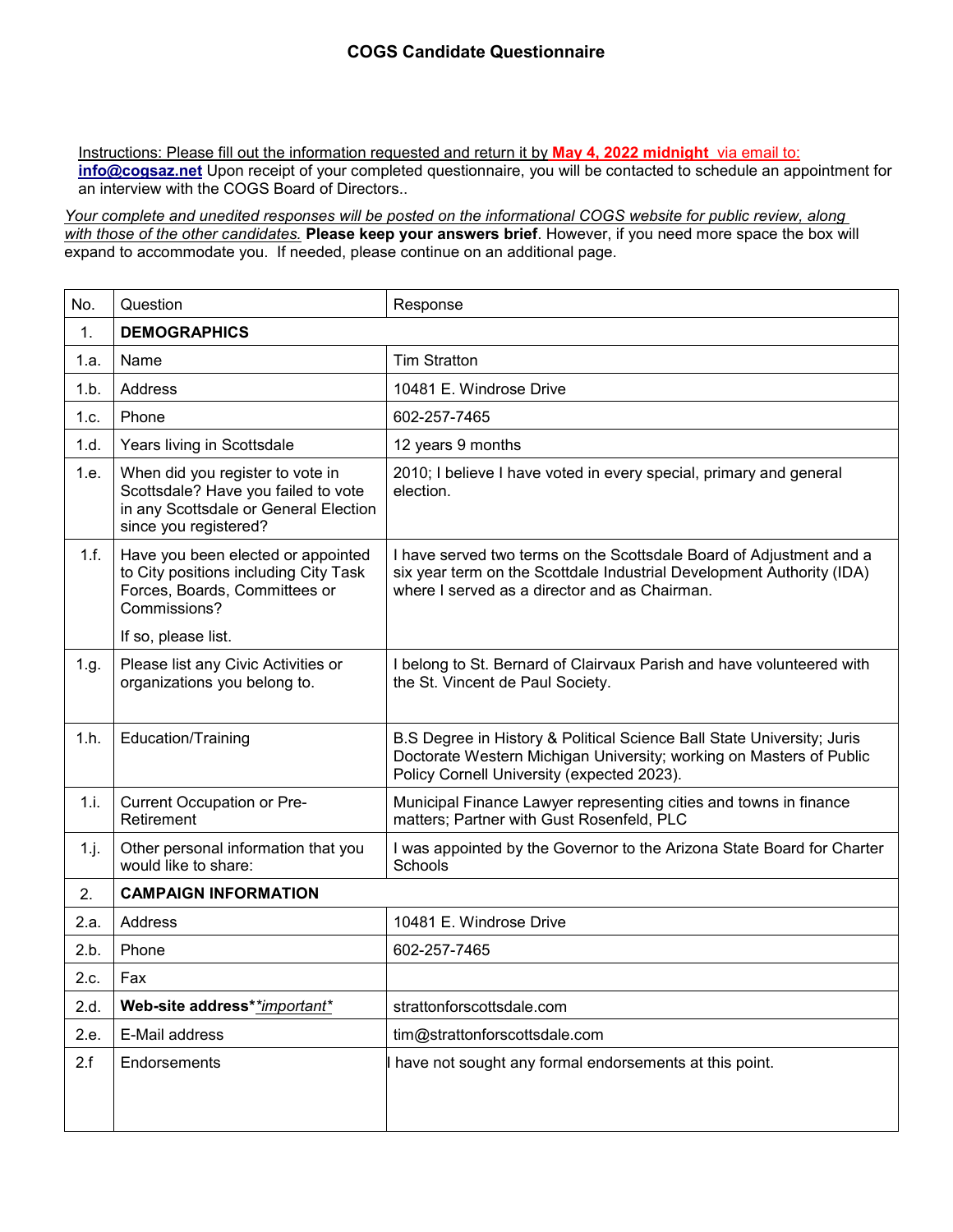| No.  | Question                                                                                                                                                          | Response                                                                                                                                                                                                                                                                                                                                                                                                                                                                                                                                                                             |
|------|-------------------------------------------------------------------------------------------------------------------------------------------------------------------|--------------------------------------------------------------------------------------------------------------------------------------------------------------------------------------------------------------------------------------------------------------------------------------------------------------------------------------------------------------------------------------------------------------------------------------------------------------------------------------------------------------------------------------------------------------------------------------|
| 3.   | Why have you decided to become a<br>candidate for City Council?                                                                                                   | I believe we need new leadership on Council. We need someone on<br>Council that is focused on fiscal issues and has the knowledge,<br>expertise and experience dealing with fiscal and budgetary challenges.<br>Fiscal matters drive so much of City planning and operations. I want to<br>keep taxes low, property values high and continue to provide top-notch<br>municipal services to residents, businesses and other stakeholders.<br>Scottsdale's role as a leader in retail and tourism must be maintained<br>and enhanced and I believe I am the best candidate to do that. |
| 4.a  | Identify 3 major issues facing the<br>Council.                                                                                                                    | Maintaining Scottsdale as the premiere destination for tourism, retail<br>and hospitality development; Maintaining our high level of municipal<br>services without raising taxes and; Insisting on only the highest quality<br>development for Scottsdale in line with the wishes of our residents.                                                                                                                                                                                                                                                                                  |
| 4.b  | Identify 3 major issues facing the<br>City.                                                                                                                       | See above                                                                                                                                                                                                                                                                                                                                                                                                                                                                                                                                                                            |
| 5.   | If elected, what would you like to<br>accomplish?                                                                                                                 | I would consider it a successful term if we were able to add to our tax<br>base and keep taxes low while at the same time putting in place the<br>foundation to keep Scottsdale relevant by working with our hospitality<br>and hotel partners to build a sustainable future for Scottsdale. I would<br>also like to see more done to address the concerns of citizens that they<br>are not being heard. We should continue to seek public input in our<br>decision making. At the end of day I want everyone who comes before<br>Council to feel the process is fair and just.      |
| 6.   | Are there matters that may come<br>before the City Council in which you<br>would have a Conflict of Interest?<br>If yes, what would the conflicting<br>issues be? | $\Box$<br><b>No</b>                                                                                                                                                                                                                                                                                                                                                                                                                                                                                                                                                                  |
| 7.   | Identify citizen/city processes that<br>you believe need to be:                                                                                                   |                                                                                                                                                                                                                                                                                                                                                                                                                                                                                                                                                                                      |
| 7.a. | Created                                                                                                                                                           | I would advocate exploring the creation of neighborhood advisory<br>boards to give Council a better understanding of issues of concern<br>within different geographical areas of the City.                                                                                                                                                                                                                                                                                                                                                                                           |
| 7.b. | Improved                                                                                                                                                          | We can improve the notice provisions for residents and neighborhoods.<br>I would be open to exploring an expansion of mandatory notice<br>provisions when there are zoning cases impacting neighborhoods.                                                                                                                                                                                                                                                                                                                                                                            |
| 7.c. | Reduced                                                                                                                                                           | Bureaucratic processes and unnecessary regulatory impediments and<br>fees assessed against residents and businesses within the City.                                                                                                                                                                                                                                                                                                                                                                                                                                                 |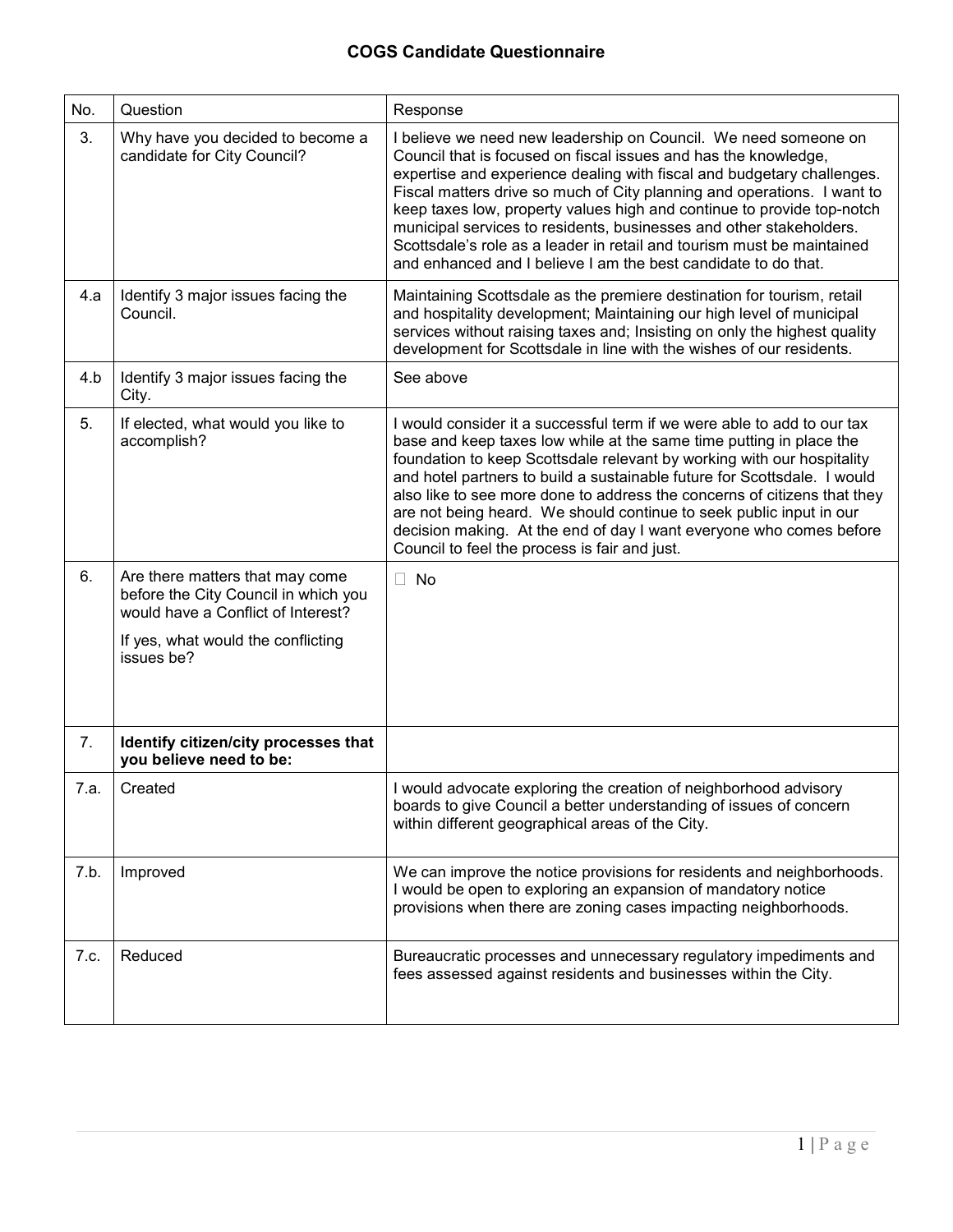| No.  | Question                                                                                                                                                                                                                                                                                                                                                                                                                                                                                                                                                              | Response                                                                                                                                                                                                                                                                                                                                                                                                                                                                                                                                                                                                                                                                                         |
|------|-----------------------------------------------------------------------------------------------------------------------------------------------------------------------------------------------------------------------------------------------------------------------------------------------------------------------------------------------------------------------------------------------------------------------------------------------------------------------------------------------------------------------------------------------------------------------|--------------------------------------------------------------------------------------------------------------------------------------------------------------------------------------------------------------------------------------------------------------------------------------------------------------------------------------------------------------------------------------------------------------------------------------------------------------------------------------------------------------------------------------------------------------------------------------------------------------------------------------------------------------------------------------------------|
| 7.d. | Eliminated                                                                                                                                                                                                                                                                                                                                                                                                                                                                                                                                                            | I cannot recommend any particular items to be eliminated at this time.                                                                                                                                                                                                                                                                                                                                                                                                                                                                                                                                                                                                                           |
| 8.   |                                                                                                                                                                                                                                                                                                                                                                                                                                                                                                                                                                       | Please state your position and/or action on the following zoning and land use issues:                                                                                                                                                                                                                                                                                                                                                                                                                                                                                                                                                                                                            |
| 8.a  | What is your position on citywide<br>rezoning requests, text amendments,<br>and General Plan Amendments that<br>significantly change land use or<br>increase height and/or density,<br>especially in proximity to low-scale<br>residential neighborhoods?                                                                                                                                                                                                                                                                                                             | Each case has its own unique circumstances. Significant modifications<br>should be rare and justifiable. I respect private property rights,<br>however, as I practiced on the Board of Adjustment we must balance<br>those property rights to ensure the fair and just administration of our<br>zoning. Approving everything is not justified but neither is denying<br>everything. We must be judicious and fair in the process otherwise we<br>end up with possible state preemption of local zoning and that would be<br>an outcome we would all agree would be bad.                                                                                                                          |
| 8b   | Typically, zoning entitlements are<br>granted based on a promise to build<br>to a specified development plan, with<br>defined stipulations, that presumably<br>provides specific Public Benefit. Once<br>granted, if the property is sold, the<br>new owner does not have to build<br>what was originally promised in<br>exchange for the entitlements.<br>Do you support Conditional Zoning<br>approvals that have time limits for<br>construction to begin and/or unless an<br>amended project, the approved<br>zoning would revert back to the<br>original zoning? | I would support reasonable time limits on conditional zoning. It is in the<br>best interest of the City and taxpayers that property be developed<br>according to the specifications approved. Vacant properties are not<br>helpful to local property values and they fail to generate tax revenues.                                                                                                                                                                                                                                                                                                                                                                                              |
| 8.c  | Recently, Scottsdale Fashion Square<br>redevelopment was granted significant<br>increases in height, without the<br>location(s) for the height increase being<br>identified.<br>What is your opinion of this type of<br>open-ended provision?<br>Scottsdale Fashion Square contributes<br>about \$13 million and 7% of the sales<br>tax collected in Scottsdale.<br>What are your recommendations to<br>maintain its viability and tax revenue<br>stream?                                                                                                             | I generally disfavor open ended provisions like the one being described.<br>In order to fulfill the purposes of the Zoning Code Council should know<br>the specifics of what is being sought in the application for a zoning<br>variance. SFS is a major economic engine of the City. We must<br>maintain an open dialog with SFS to make sure they have the tools to<br>continue to succeed and thrive in an ever changing retail environment.<br>Demographics are shifting and that includes retail footprints and needs.<br>I am fearful that many on the current Council do not fully understand the<br>importance of SFS or the role and challenges these changing<br>demographics present. |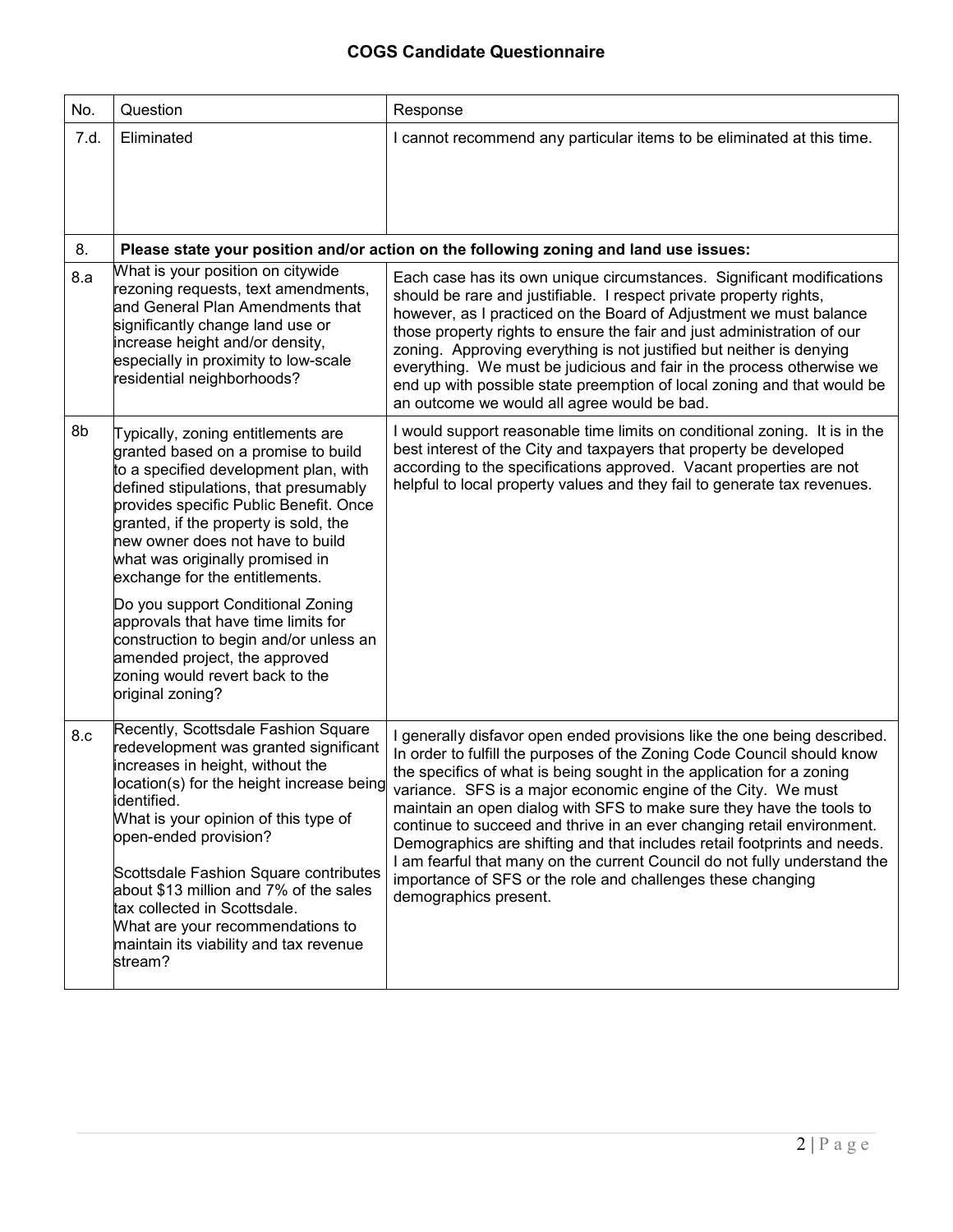| No.  | Question                                                                                                                                                                                                                                                                                                                                                                                                       | Response                                                                                                                                                                                                                                                                                                                                                                                                                                                                                                                                                                                                                                                                                                                                                                                                         |
|------|----------------------------------------------------------------------------------------------------------------------------------------------------------------------------------------------------------------------------------------------------------------------------------------------------------------------------------------------------------------------------------------------------------------|------------------------------------------------------------------------------------------------------------------------------------------------------------------------------------------------------------------------------------------------------------------------------------------------------------------------------------------------------------------------------------------------------------------------------------------------------------------------------------------------------------------------------------------------------------------------------------------------------------------------------------------------------------------------------------------------------------------------------------------------------------------------------------------------------------------|
| 8.d  | In "The Outpost" project, rezoning<br>case, Rural land was rezoned to<br>commercial adjacent to residentialt<br>large- lot Rural lands, against staff<br>recommendations, breaking with a<br>longstanding policy prohibiting such<br>rezoning.<br>What will be your position on similar<br>future rezoning case?                                                                                               | Each zoning matter and request rests on the particular facts and<br>circumstances. However, long standing precedent should not be<br>broken except in the rarest of circumstances and then only if there is a<br>compelling reason.                                                                                                                                                                                                                                                                                                                                                                                                                                                                                                                                                                              |
| 8.e. | What is your position on the prompt<br>and precise enforcement of the<br>conditions and stipulations prescribed<br>in a Conditional Use Permit?<br>What is your position on the revocation<br>of a Conditional Use Permit whose<br>holder was not in compliance with all<br>major CUP conditions and stipulations<br>that negatively impact neighbors?                                                         | Agreed to conditions and stipulations should be enforced. If there are<br>significant areas of noncompliance, especially if there is real<br>neighborhood disruption should be dealt with in an appropriate manner,<br>including revocation if no acceptable solution can be reached.                                                                                                                                                                                                                                                                                                                                                                                                                                                                                                                            |
| 8.f. | Should the city government have any<br>role in the increased housing costs<br>that are resulting in essential city<br>workers and young families not being<br>able to live within city limit<br>How would you describe the effects<br>upon the city with the addition of<br>numerous multi-family apartment<br>complexes citywide and the rezoning<br>of single-family parcels into multi-<br>family parcels?. | This is difficult because Arizona has a constitutional gift ban provision<br>that prohibits the gift of funds or credit by the City to private enterprises.<br>That being said, the Council has a role as a policy making body to bring<br>community and faith based social service organizations together to<br>assist households with marginal incomes with housing. We should also<br>explore developer set asides where appropriate for essential city<br>workers. Arizona is in the midst of a housing shortage. We simply do<br>not have enough units (of all types) to fill current demand. As a student<br>of economics I view this as a supply/demand imbalance. Until the<br>imbalance is addressed there will be shortage of supply and that<br>shortage will naturally lead to rising housing costs. |
| 8.g. | Would you support a designated<br><b>Entertainment District with its own</b><br>unique Noise and Event Ordinances?                                                                                                                                                                                                                                                                                             | Our entertainment venues are dispersed through the City. It would be<br>difficult to establish a separate entertainment district and fairly apply<br>that to some business but not others. I feel a more constructive<br>approach would be to work with the proprietors of businesses (or areas)<br>that we have concerns with and have a dialog of how to best address<br>issues of noise, litter and events.                                                                                                                                                                                                                                                                                                                                                                                                   |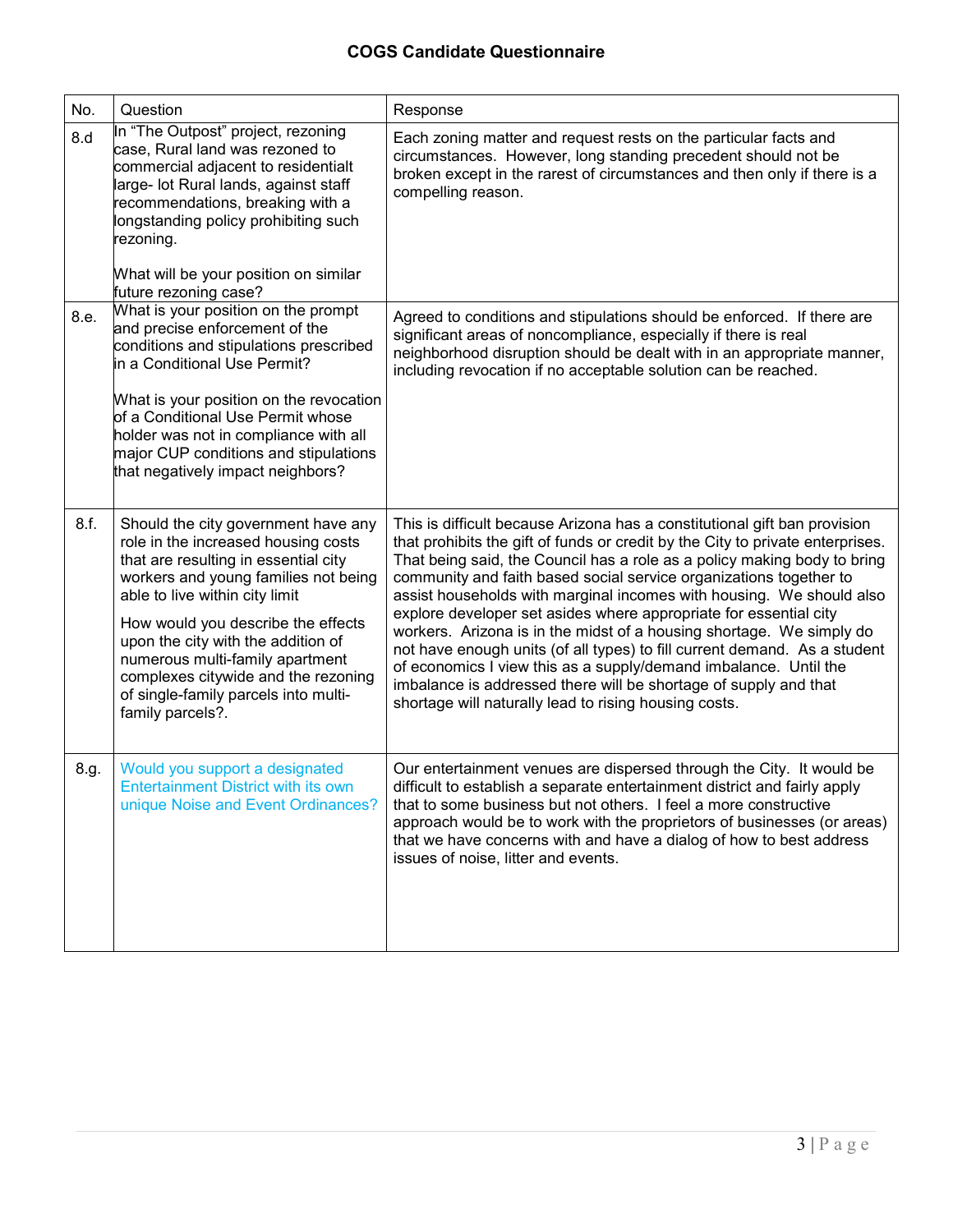| No.    | Question                                                                                                                                                           | Response                                                                                                                                                                                                                                                                                                                                                     |
|--------|--------------------------------------------------------------------------------------------------------------------------------------------------------------------|--------------------------------------------------------------------------------------------------------------------------------------------------------------------------------------------------------------------------------------------------------------------------------------------------------------------------------------------------------------|
| 8.h.   | In your opinion will the new city Short<br><b>Term Rental controls and fines</b><br>improve the neighborhood<br>experience?                                        | I believe they are a step in the right direction. We need to do more<br>regionally and with other destination municipalities in the state to<br>convince the legislature that this is a real problem. We need to also<br>take swift and punitive action against problem rentals that are degrading<br>our neighborhoods and diminishing our quality of life. |
| 8i     | Should all new projects be required<br>to meet Green Building standards or<br>offered bonuses (i.e. increased<br>height or density or other amended<br>standards)? | No. I am not in favor of mandating a green new deal for Scottsdale.                                                                                                                                                                                                                                                                                          |
| $8.$ j | Up-zoning increases the intensity of<br>land use and density. Under what<br>conditions do you support Up-<br>zoning?                                               | Rare and on a case-by-case basis.                                                                                                                                                                                                                                                                                                                            |

| 9. | There are not enough Preserve tax<br>funds remaining to allow acquisition<br>of all the remaining land within the<br>voter approved McDowell Sonoran<br>Preserve Boundary.<br>Should the city council determine if<br>citizens want to complete the<br>Preserve and if so how to pay for it?<br>If not, how do you propose utilizing<br>the remaining and future dedicated<br>Preserve funds? | oppose spending additional tax dollars to acquire land with marginal<br>benefit. Any remaining monies should be used to maintain the land we<br>already have. The Preserve must be protected from any development.<br>It was set aside by the voters. It must however be maintained,<br>especially to prevent brush and wildfires that could threaten the<br>preserve and private property. |
|----|-----------------------------------------------------------------------------------------------------------------------------------------------------------------------------------------------------------------------------------------------------------------------------------------------------------------------------------------------------------------------------------------------|---------------------------------------------------------------------------------------------------------------------------------------------------------------------------------------------------------------------------------------------------------------------------------------------------------------------------------------------------------------------------------------------|
|----|-----------------------------------------------------------------------------------------------------------------------------------------------------------------------------------------------------------------------------------------------------------------------------------------------------------------------------------------------------------------------------------------------|---------------------------------------------------------------------------------------------------------------------------------------------------------------------------------------------------------------------------------------------------------------------------------------------------------------------------------------------------------------------------------------------|

| 10. | Please state your position on city<br>council Homeless policy and the<br>current COS programs. | The City should not spend taxpayer dollars to construct a homeless<br>shelter. We should contribute to a voucher system and work with<br>social, community and faith based groups to provide assistance to<br>Scottsdale residents that are marginal in order to prevent<br>homelessness. |
|-----|------------------------------------------------------------------------------------------------|-------------------------------------------------------------------------------------------------------------------------------------------------------------------------------------------------------------------------------------------------------------------------------------------|
|-----|------------------------------------------------------------------------------------------------|-------------------------------------------------------------------------------------------------------------------------------------------------------------------------------------------------------------------------------------------------------------------------------------------|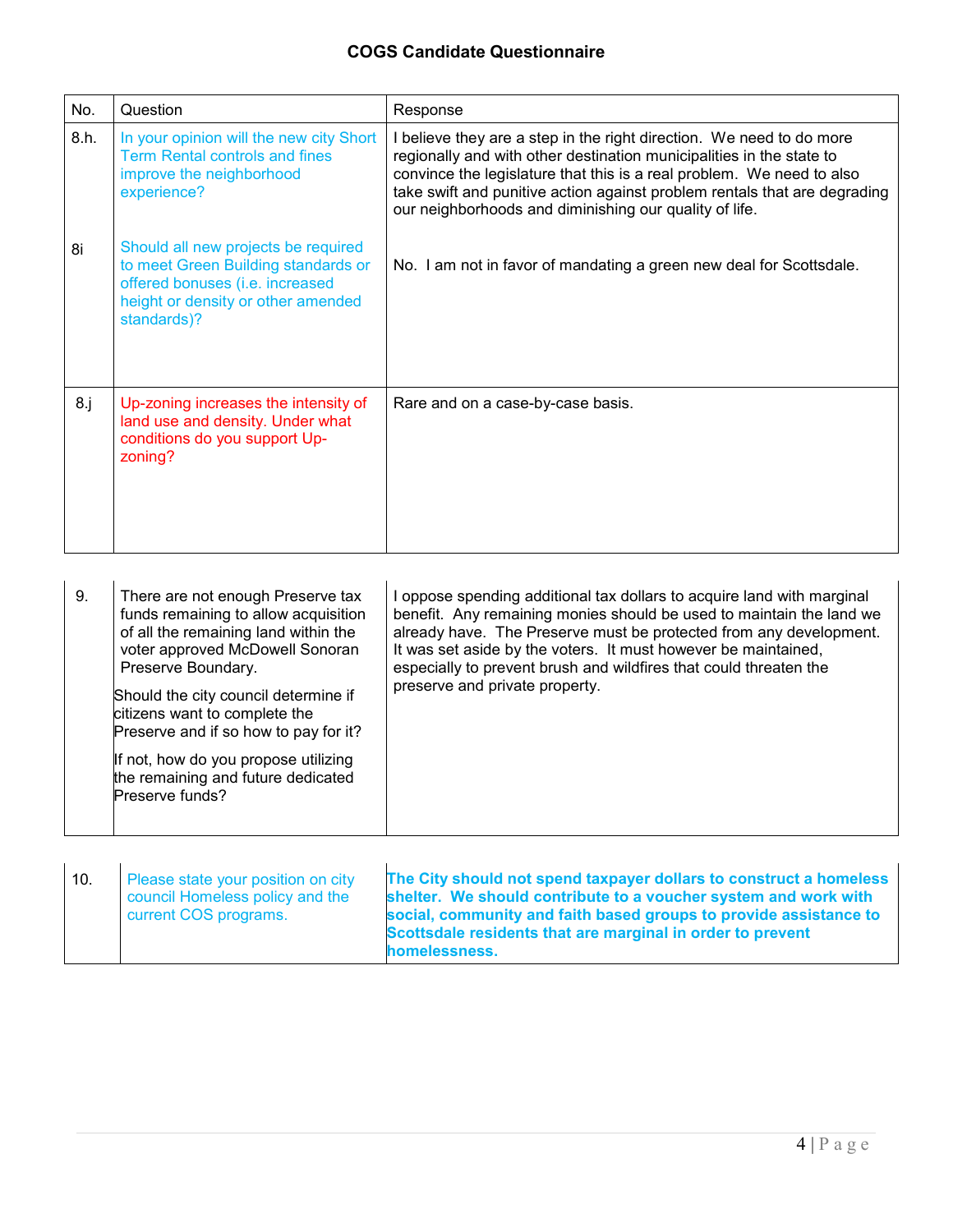| 10.a | What is your vision for the city?<br>What should Scottsdale look like in<br>10, 20, or 30 years from now?                                                                                                                                                                                                                                                                                                                       | Scottsdale should continue to be the vibrant, leading city it has always<br>been. I am optimist about the future of Scottsdale as long as we stay<br>focused on maintaining our high level of amenities and quality of life<br>that we all love. Scottsdale should remain a preferred oasis for<br>residents and visitors alike. It should continue to be a safe place where<br>we can raise our families, retire to, and relax. A place that has world<br>class resort, sports and a lifestyle second to none. That doesn't happen<br>accident and requires good planning. It doesn't happen by focusing on<br>one singular issue. It only happens through focus on the big picture<br>and balancing the needs of all of our resident and businesses that call<br>Scottsdale home. |
|------|---------------------------------------------------------------------------------------------------------------------------------------------------------------------------------------------------------------------------------------------------------------------------------------------------------------------------------------------------------------------------------------------------------------------------------|-------------------------------------------------------------------------------------------------------------------------------------------------------------------------------------------------------------------------------------------------------------------------------------------------------------------------------------------------------------------------------------------------------------------------------------------------------------------------------------------------------------------------------------------------------------------------------------------------------------------------------------------------------------------------------------------------------------------------------------------------------------------------------------|
| 10.b | What is your position on thea<br>merchants' proposed Construction<br>Mitigation Plan ordinance that<br>requires downtown projects to park<br>their supplies and employee vehicles<br>off public streets?                                                                                                                                                                                                                        | Construction projects should do their best to be good neighbors and not<br>unnecessarily block traffic to our businesses. That being said, there are<br>times when construction requires some disruption.                                                                                                                                                                                                                                                                                                                                                                                                                                                                                                                                                                           |
| 11.  | Please state your position and/or                                                                                                                                                                                                                                                                                                                                                                                               | action on the following finance issues:                                                                                                                                                                                                                                                                                                                                                                                                                                                                                                                                                                                                                                                                                                                                             |
| 11.a | The COVID-19 pandemic has taken<br>a severe toll on Scottsdale's<br>finances, businesses, and tourism<br>industry. While an exact dollar figure<br>is not yet available, we know it is in<br>the millions.<br>At the April 26th, 2022, city council<br>meeting the Fiscal Report by the<br>city treasurer outlined current<br>financial status. What is your<br>opinion on the current financial<br>sustainability of our city? | Fortunately Scottsdale enjoys robust sale tax collections and we<br>have had one the best recoveries. We must understand however<br>that we have a possible pending recession and we are not out of<br>woods. The Federal Reserve just raised interest rates today with<br>more promised. This will put pressure on City finances as we<br>combat not only inflation but rising interest rates. We must make<br>sure we continue to budget for ongoing future capital needs as well<br>as emergencies without having to rely solely on bond issuances<br>and tax increases for capital needs.                                                                                                                                                                                       |
| 11.b | Do you support using taxpayer<br>funds to subsidize or enter private-<br>public partnerships for private sector<br>investments such as buildings.<br>stadiums, promoted events, etc.?                                                                                                                                                                                                                                           | This is constrained by our state constitution. I do not support<br>subsidies. However, in certain instances a true partnership<br>between public and private sectors can provide financial benefit to<br>the taxpayer. I am open to having a conversation about any<br>possible benefits to Scottsdale residents. As stewards of public<br>funds it the Council's responsibility to explore good deals for the<br>city and to reject bad ones.                                                                                                                                                                                                                                                                                                                                      |
| 11.c | At present, the City has awarded<br>multimillion-dollar contracts to the<br>Scottsdale Cultural Council and<br>Experience Scottsdale without going<br>through a bid process.<br>Are you for or against continuing<br>this practice and why?                                                                                                                                                                                     | As a general rule all contracts should be open to public bidding and<br>should be put out for bid. In some cases there may only be one<br>responsible bidder. The only way to ensure that public funds are being<br>spent appropriately is to open every contract for bid. The city should<br>then choose the lowest responsible bidder who can do the best job.<br>The process needs to be open to the public to ensure fairness.                                                                                                                                                                                                                                                                                                                                                  |
| 12.  | Please state your position and/or                                                                                                                                                                                                                                                                                                                                                                                               | action on the following transportation questions:                                                                                                                                                                                                                                                                                                                                                                                                                                                                                                                                                                                                                                                                                                                                   |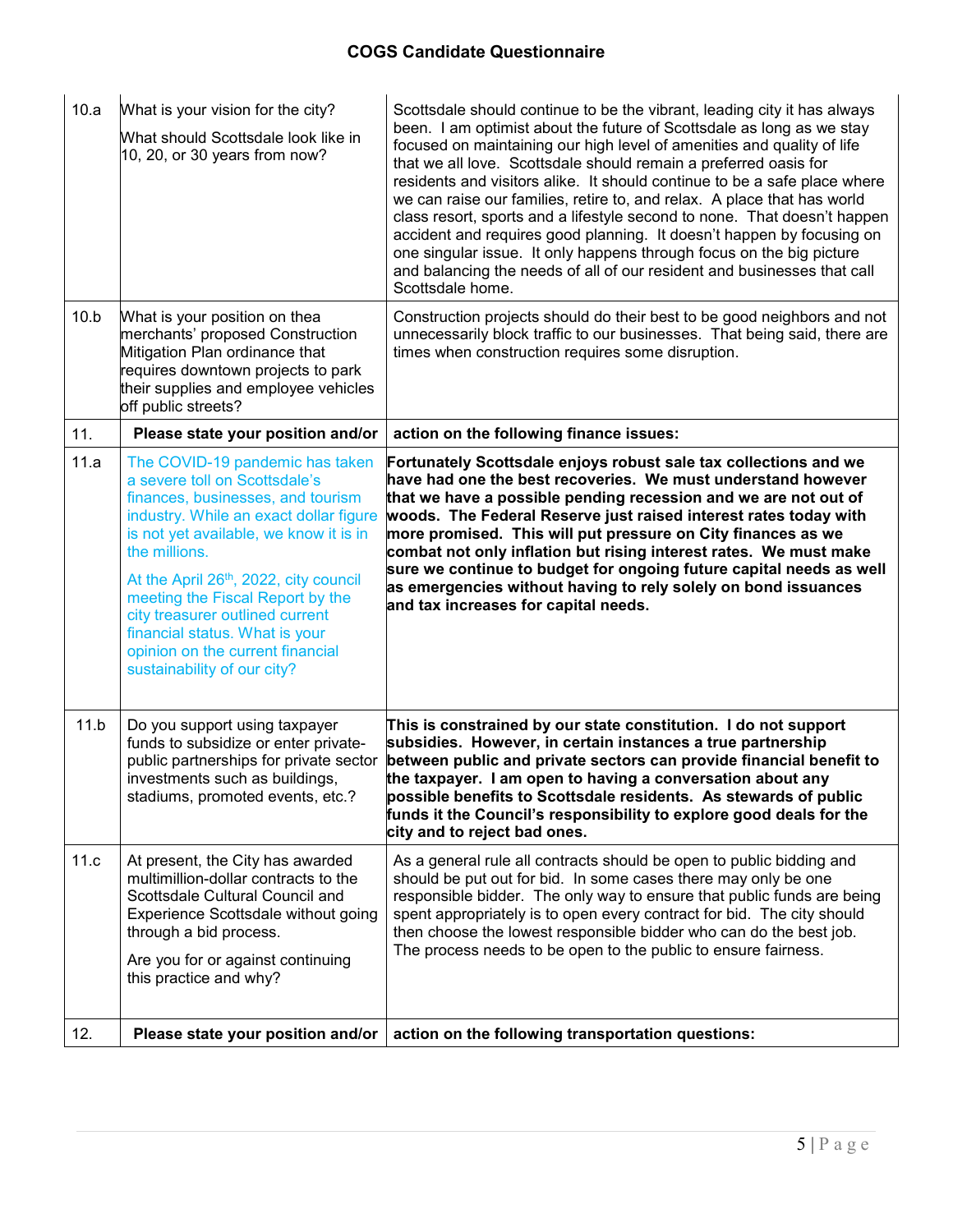| 12.a. | The Transportation Master Plan was<br>approved by city council at the April<br>hearing. What decisions in that<br>document would you encourage to<br>change in the future?                                                                                                                         | We must continue to plan for transportation needs of the City. We need<br>to evaluate the new plan and see if we need changes. I don't have data<br>to recommend a change to this new plan at this time.                                                                                                                                                                                                                                               |
|-------|----------------------------------------------------------------------------------------------------------------------------------------------------------------------------------------------------------------------------------------------------------------------------------------------------|--------------------------------------------------------------------------------------------------------------------------------------------------------------------------------------------------------------------------------------------------------------------------------------------------------------------------------------------------------------------------------------------------------------------------------------------------------|
| 12.b  | Within the Downtown area, the city<br>has approved under-parked projects<br>by charging in-lieu parking fees at<br>the last rate approx. \$13,000/space<br>which is under current value of<br>\$50K to \$60K to construct.                                                                         | We need more parking downtown. Specifically I would like to see<br>construction of a municipal parking garage.                                                                                                                                                                                                                                                                                                                                         |
|       | This fund was to be used to build<br>public parking facilities in the future.<br>Staff reported that funds have been<br>used for non-garage funding and is<br>too small an amount for land<br>purchase or garage construction.                                                                     |                                                                                                                                                                                                                                                                                                                                                                                                                                                        |
|       | How do you propose to deal with<br>Downtown parking issues and<br>the use of in-lieu parking fees?                                                                                                                                                                                                 |                                                                                                                                                                                                                                                                                                                                                                                                                                                        |
| 13.   | Please state your position and/or                                                                                                                                                                                                                                                                  | action on the following questions:                                                                                                                                                                                                                                                                                                                                                                                                                     |
| 13.a. | What steps would improve Public<br>Safety to reduce impaired<br>driver/pedestrian traffic deaths in our<br>downtown?                                                                                                                                                                               | We need to make sure we have a fully staffed and highly trained police<br>department first and foremost. Drinking and driving is a serious<br>problem and we need to improve lighting, pedestrian crossing zones<br>and intersections. I will never defund the police and believe we need to<br>provide additional resources to police and fire to recruit, train and retain<br>the best officers in the Phoenix metro area to keep our families safe. |
| 13.b. | Residents citywide have expressed<br>concern about the lack of<br>responsiveness or fine enforcements<br>by of the Code Enforcement<br>department. Additionally, the COS<br>Audit 2021 for that department<br>summarized sub-standard<br>performances.<br>How would you improve this<br>situation? | This is problem. Code enforcement must be held accountable and we<br>Need a thorough review of the issue. Council should take the lead to make<br>sure this important function of the City is working properly.                                                                                                                                                                                                                                        |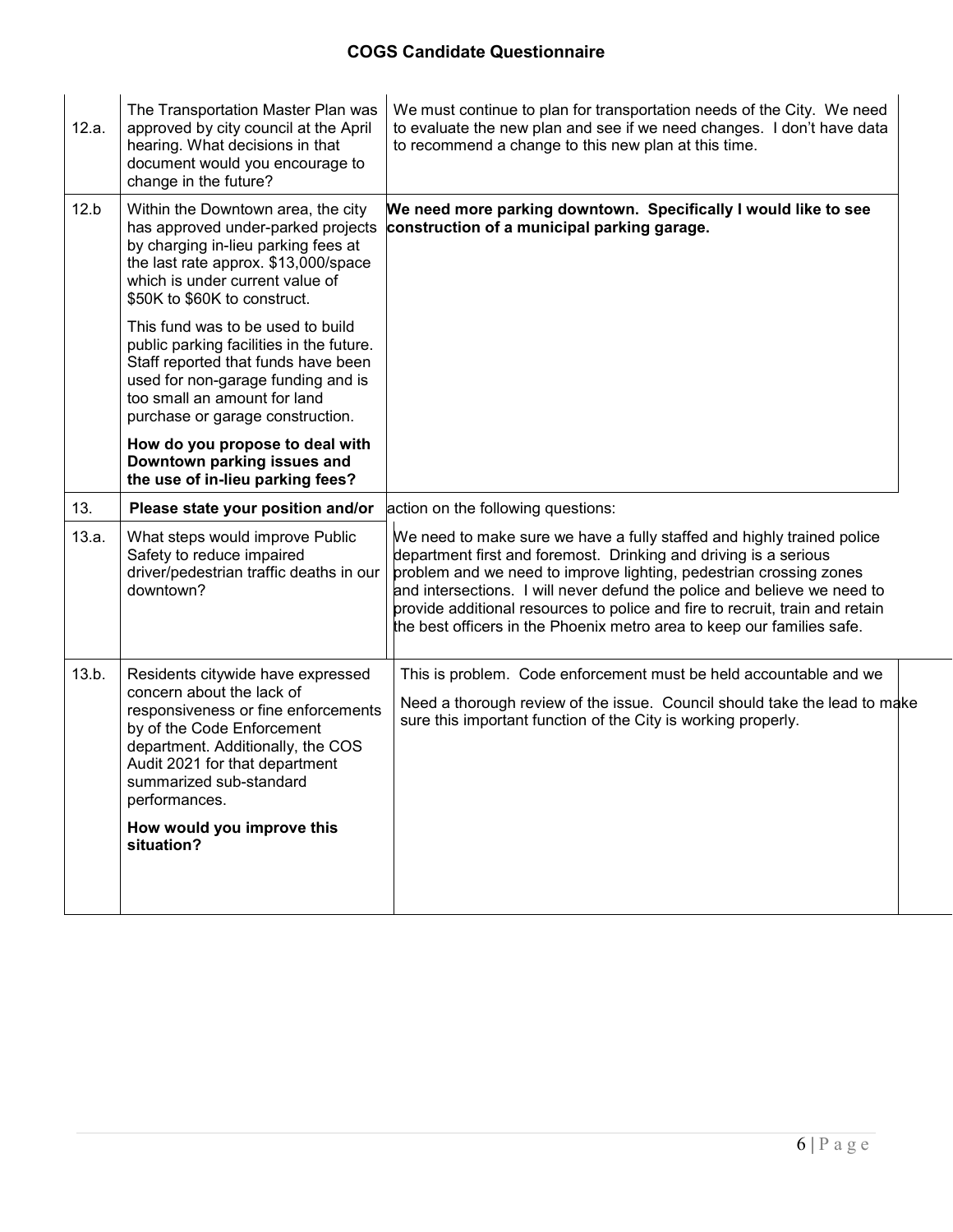| 13.c. | Do you believe that the mindset of<br>your supporters and contributors<br>is representative of Scottsdale<br>residents' values and vision?<br>If so, why?<br>If not, why? | Yes, I believe a majority of Scottsdale voters, including my supporters<br>are in favor of lower taxes, higher property values and great amenities<br>and understand that we need a vibrant local economy to sustain those<br>things.                                                                                                                                                                                                                                                                        |
|-------|---------------------------------------------------------------------------------------------------------------------------------------------------------------------------|--------------------------------------------------------------------------------------------------------------------------------------------------------------------------------------------------------------------------------------------------------------------------------------------------------------------------------------------------------------------------------------------------------------------------------------------------------------------------------------------------------------|
| 14.   | Identify city services that you believe need to be:                                                                                                                       |                                                                                                                                                                                                                                                                                                                                                                                                                                                                                                              |
| 14.a. | Created                                                                                                                                                                   | I don't have any recommendations for new services at this time.                                                                                                                                                                                                                                                                                                                                                                                                                                              |
| 14.b. | Improved                                                                                                                                                                  | As discussed above I feel code enforcement can be improved.                                                                                                                                                                                                                                                                                                                                                                                                                                                  |
| 14.c. | Reduced                                                                                                                                                                   | We need to examine city fees and permitting and eliminate<br>unnecessary red tape and expense                                                                                                                                                                                                                                                                                                                                                                                                                |
| 14.d. | Eliminated                                                                                                                                                                | See above                                                                                                                                                                                                                                                                                                                                                                                                                                                                                                    |
| 15    | Identify city revenue sources that<br>should be:                                                                                                                          |                                                                                                                                                                                                                                                                                                                                                                                                                                                                                                              |
| 15.a  | Created                                                                                                                                                                   | I am not in favor of implementing any new taxes or fees.                                                                                                                                                                                                                                                                                                                                                                                                                                                     |
| 15.b  | Increased                                                                                                                                                                 | I am not in favor of increasing taxes or fees                                                                                                                                                                                                                                                                                                                                                                                                                                                                |
| 15.c. | Reduced                                                                                                                                                                   | I would call for a committee to bring to the Council a list of fees and<br>taxes that Council to study to identify any taxes or fees we could<br>consider reducing or eliminating—especially as we enter a recession.                                                                                                                                                                                                                                                                                        |
| 15.d  | Eliminated                                                                                                                                                                | See above                                                                                                                                                                                                                                                                                                                                                                                                                                                                                                    |
| 16.   | Is there anything in your<br>background that you would not like<br>publicized on the front page of local<br>newspapers?                                                   | No<br>$\Box$                                                                                                                                                                                                                                                                                                                                                                                                                                                                                                 |
| 17.   | <b>Additional Comments:</b>                                                                                                                                               | I want to be elected to Council to bring my skillset of municipal<br>budgeting and fiscal conservatism to Council. We need an array of<br>Councilmembers and my finance background and legal experience<br>working with cities across Arizona will add a valuable voice to Council. I<br>want to solve problems in a collaborative manner and my insights in<br>representing cities in development matters will allow me to share with<br>others on Council the successes and mistakes made by other cities. |